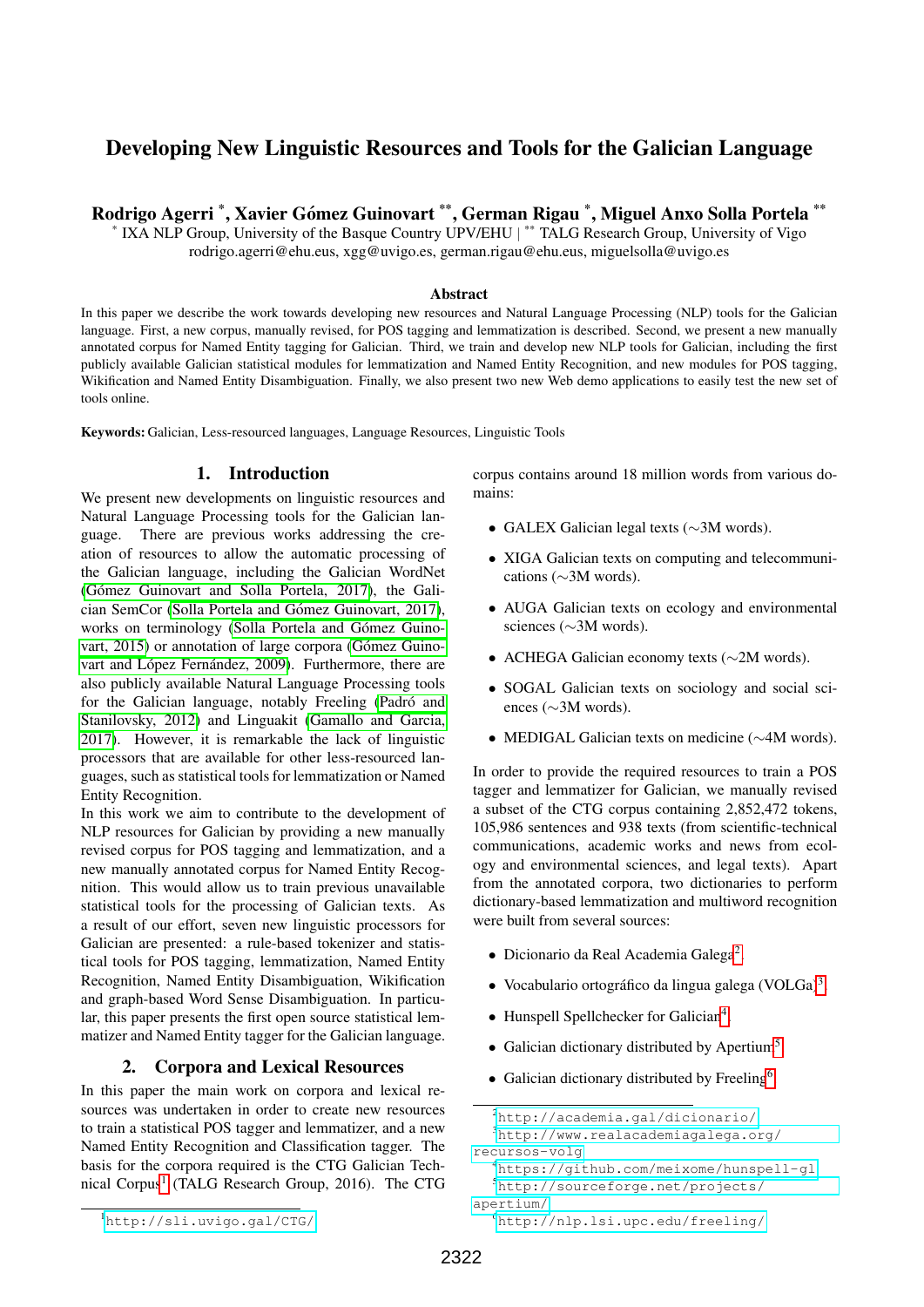• Other textual and lexical resources developed by the TALG research group.

The collection of part-of-speech tags used in the CTG subset corpus and dictionaries are based on the CTAG tagset developed by the TALG Group (Gómez Guinovart and López Fernández, 2009). The subset used for training the POS tagger contains around 200 morphological tags and 23K different lemmas. For training and testing, we created three splits following the Penn Treebank as model. Thus, we took the first 950K tokens for training, the following 150K for development and the next 150K for test.

Finally, a new corpus for Named Entity Recognition in Galician (TALG Research Group, 2018) was manually annotated on a subsection of the CTG corpus consisting of 202,334 tokens in 8,137 sentences (from the news and ecology and environmental sciences domains). The CoNLL guidelines for annotation were followed [\(Tjong Kim Sang](#page-3-6) [and De Meulder, 2003\)](#page-3-6). This resulted in an inventory of 4 named entity classes distributed as follows: 1,293 persons (PER), 3,183 organizations (ORG), 2,616 locations (LOC) and 1,375 miscellaneous entities (MISC). From this corpus 162K tokens are used for training and 41K for test.

## 3. NLP Tools

In order to develop new linguistic processors using the resources described in the previous section, we decided to try the IXA pipes tools<sup>[7](#page-1-0)</sup> [\(Agerri et al., 2014\)](#page-3-7). The aim of IXA pipes is to provide a modular set of ready to use Natural Language Processing (NLP) tools. Apart from being easy to train and deploy, they are also a good fit for our current aim of providing new tools for Galician because every module but the tokenizer is machine learning based. In fact, IXA pipes tries to use the same approach across NLP tasks in order to create robust processors both across domains and languages. This strategy has proven to be very successful for Named Entity Recognition and Classification (NER) [\(Agerri and Rigau, 2016\)](#page-3-8) and Opinion Target Extraction (OTE) [\(San Vicente et al., 2015\)](#page-3-9) benchmarks, both in out-of-domain and in-domain evaluations.

### <span id="page-1-5"></span>3.1. Semi-supervised approach

IXA pipes learns supervised models based on the Perceptron algorithm [\(Collins, 2002\)](#page-3-10). To avoid duplication of efforts, IXA pipes uses the Apache OpenNLP project im-plementation<sup>[8](#page-1-1)</sup> customized with its own features. By design, IXA pipes tools aim to establish a simple and shallow feature set, avoiding any linguistic motivated features, with the objective of removing any reliance on costly extra gold annotations apart from the target task (POS, lemmas, NER) and/or cascading errors if automatic language processors are used. IXA pipes modules consist of: (i) Local, shallow features based mostly on orthographic, word shape and n-gram features plus their context; and (ii) three types of simple clustering features, based on unigram matching. Specifically, IXA pipes implements, on top of the local features, a combination of three word representation features: (i) Brown [\(Brown et al., 1992\)](#page-3-11) clusters, taking the 4th, 8th,

12th and 20th node in the path; (ii) Clark [\(Clark, 2003\)](#page-3-12) clusters and, (iii) Word2vec [\(Mikolov et al., 2013\)](#page-3-13) clusters, based on K-means applied over the extracted word vectors using the skip-gram algorithm. The implementation of the clustering features looks for the cluster class of the incoming token in one or more of the clustering lexicons induced following the three methods listed above. If found, then we add the class as a feature. The Brown clusters only apply to the token related features, which are duplicated. The word representation features are *combined* and *stacked* from features induced over different data sources. For this work the new Galician POS tagger, lemmatizer and NER tagger are based on this design.

Furthermore, IXA pipes are extended with third-party tools for those type of annotations not developed within its toolchain. Most notably, it includes integration of wikification and Named Entity Disambiguation (NED) via DBPedia Spotlight [\(Mendes et al., 2011\)](#page-3-14) as well as graph-based Word Sense Disambiguation [\(Agirre et al., 2014\)](#page-3-15).

Summarizing, the new set of NLP tools for Galician implemented within IXA pipes consists of the following modules:

- ixa-pipe-tok: A rule-based tokenizer and sentence segmenter.
- ixa-pipe-pos: A statistical lemmatizer and POS tagger (ixa-pipe-pos); ixa-pipe-pos is complemented by the dictionaries described in the previous section for dictionary-based lemmatization and multiword detection. For efficiency, these dictionaries are deployed as finite state automata based on Morfologik<sup>[9](#page-1-2)</sup>.
- ixa-pipe-nerc: A state of the art NER tagger.
- ixa-pipe-wikify: Wikification tool based on DBpedia Spotlight.
- ixa-pipe-ned: A NED tool based on DBpedia Spotlight. The NED uses the entities spotted by ixa-pipenerc as input to perform the disambiguation.
- ukb-naf: UKB graph-based Word Sense Disambiguation.

### 3.2. Named Entity Disambiguation and Wikification

Galician language already had a previous version of the DBpedia Spotlight<sup>[10](#page-1-3)</sup> that was implemented together with the official server of the Galician DBpedia [\(Solla Portela](#page-3-16) and Gómez Guinovart, 2016), but it used the Lucene version [\(Mendes et al., 2011\)](#page-3-14). A new, better performing, generative model [\(Daiber et al., 2013\)](#page-3-17) for DBpedia Spotlight has been created by configuring the Galician language in model-quickstarter<sup>[11](#page-1-4)</sup> in order to handle Wikification and Named Entity Disambiguation with IXA pipes, using the modules already available for other languages.

<span id="page-1-0"></span><sup>7</sup><http://ixa2.si.ehu.es/ixa-pipes>

<span id="page-1-2"></span><sup>9</sup><https://github.com/morfologik/>

<span id="page-1-4"></span><span id="page-1-3"></span><sup>10</sup><http://sli.uvigo.gal/dbpedia/spotlight/>

<sup>11</sup>[https://github.com/dbpedia-spotlight/](https://github.com/dbpedia-spotlight/model-quickstarter) [model-quickstarter](https://github.com/dbpedia-spotlight/model-quickstarter)

<span id="page-1-1"></span><sup>8</sup><http://opennlp.apache.org/>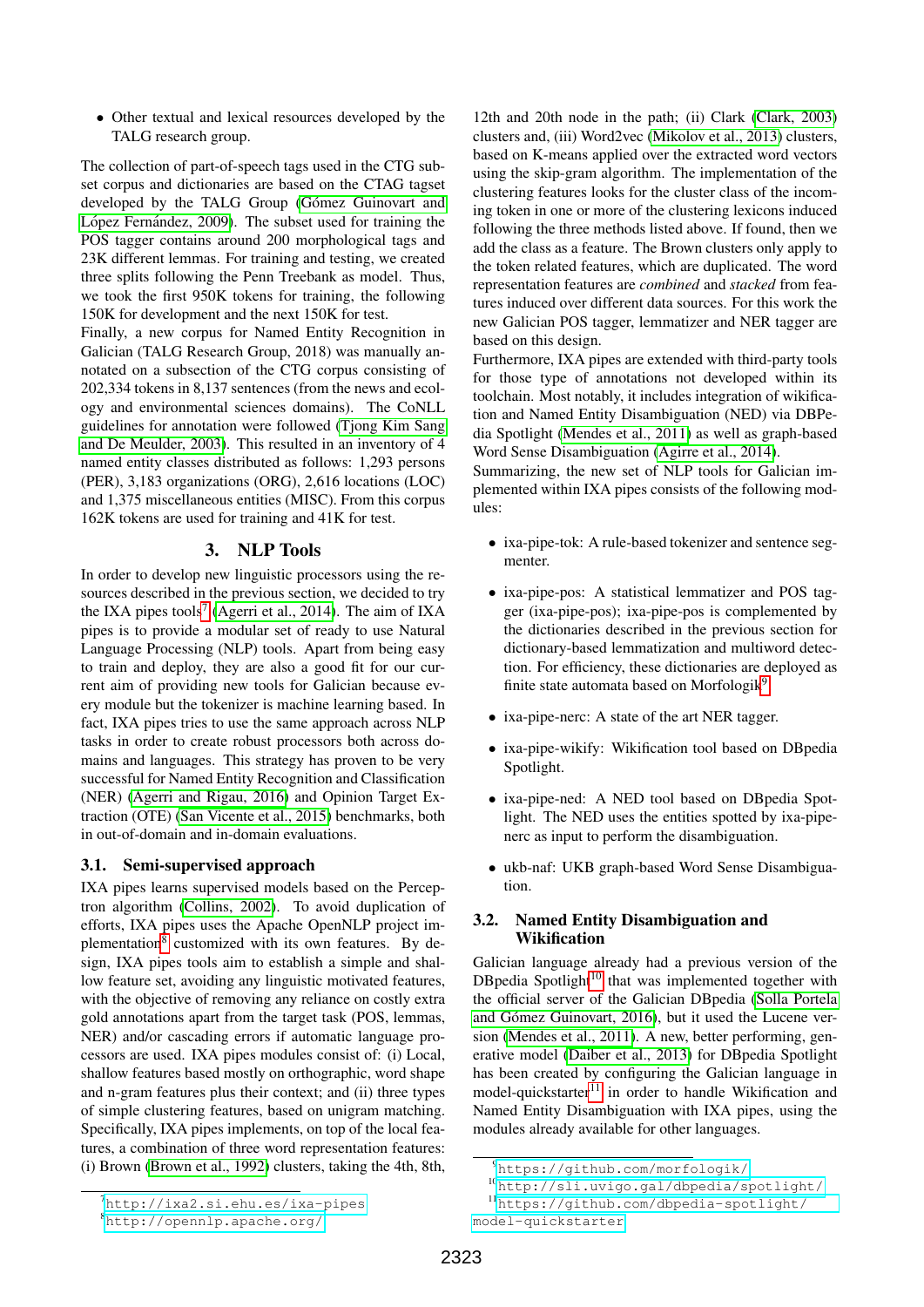#### 3.3. Web demo

The full new set NLP tools provided by the IXA pipes for the Galician language can be easily tested through the *Lingaliza* Web application<sup>[12](#page-2-0)</sup> developed by the TALG Research Group of the University of Vigo. Furthermore, *DContado*  $13$ , the user-oriented version of Lingaliza, is designed to be used in the field of Digital Humanities for Research in Humanities and Social Sciences under the auspices of the Eu-ropean infrastructure CLARIN<sup>[14](#page-2-2)</sup> [\(Bel et al., 2016\)](#page-3-18).

### 4. Experimental Results

In this section we will report on results for the POS tagger and Named Entity Recognition taggers trained on the CTG corpora as described in section [2.](#page-0-6) The aim of this section is to give us a first idea of the performance of these tools for Galician. In order to train our systems with the semisupervised approach described in section [3.1.,](#page-1-5) first the three types of word representations needed to be induced from large unlabelled data. The first obvious candidate was to use the Galician Wikipedia. However, as shown by previous experiments using this approach [\(Agerri and Rigau,](#page-3-8) [2016\)](#page-3-8), it is convenient for best performance to provide word representation features induced from different data sources. In order to do that we compiled a *large corpus* from various domains by crawling data from the following Web data sources:

- · Asociación para a Defensa Ecolóxica de Galiza (ADEGA) (http://adega.gal).
- The Galician Political Party, *Bloque Nacionalista Galego* (BNG) (http://www.bng.gal/).
- Galician newspaper *Praza Publica ´* (http://praza.gal/).
- Galician weekly and newspaper *Sermos Galiza* (http://www.sermosgaliza.gal/).
- Galician government official website: *Xunta de Galiza* (http://www.xunta.gal).

Roughly speaking, the text used from the Galician wikipedia to train the clusters contained 31M words, whereas the *large corpus* compiled contained around 20M words (see [\(Agerri and Rigau, 2016\)](#page-3-8) for details on the clusters training process). For POS tagging we choose our best feature configurations on the development set whereas for NERC we did our development via 5-fold cross validation. The NER results reported in Table [1](#page-2-3) confirm the behaviour of *ixa-pipe-nerc* previously observed in [\(Agerri and Rigau,](#page-3-8) [2016\)](#page-3-8) for other languages. The local features are improved substantially by the clustering features. At the same time, the combination of those features provide the best results. Table [2](#page-2-4) reports on the results of POS tagging. As it is known from previous approaches using distributional semantic features for POS tagging, the gains obtained from using word representations for this task as not as large as

| Features                 | P | R                 | F1     |
|--------------------------|---|-------------------|--------|
| Local.                   |   | 79.95 81.93 80.93 |        |
| $Local + BL2000$         |   | 82.34 83.65 82.99 |        |
| $Local + CW300$          |   | 82.32 83.21       | 82.76  |
| $Local + W2VW100$        |   | 81.83 84.22       | -83.01 |
| $Local + BL2000 + CW300$ |   | 8385 8454         | 84 19  |

<span id="page-2-3"></span>Table 1: NER results. BL2000: Brown 2000 classes from Large corpus; CW300: Clark 300 classes from Wikipedia, and W2V100: Word2vec 100 classes from Wikipedia.

those obtained for NER. At least if we look at word accuracy (WA) only. However, by looking at the sentence accuracy (SA) and unknown accuracy (UA) scores it can be seen the clear improvements in performance from the local features to the models using clustering features on top of the local ones. The UA scores in particular are quite interesting as it show that, despite the negligible improvements in terms of WA, the models containing clustering features are much more robust to tag unseen words.

| <b>Features</b>         | SA.   | I J A | WA    |
|-------------------------|-------|-------|-------|
| Local                   | 72.08 | 80.09 | 98.31 |
| $Local + BW1000$        | 70.83 | 81.14 | 98.24 |
| $Local + CW300$         | 74 41 | 83.94 | 98.50 |
| Local + $W2VW100$       | 71.93 | 81.45 | 98.30 |
| $Local + CW300 + CL400$ | 75.22 | 8535  | 98.54 |

<span id="page-2-4"></span>Table 2: POS results. SA: Sentence Accuracy; UA: unknown accuracy; WA: word accuracy.

#### 5. Related Work

Previous work on NLP for Galician have been centred around Freeling (Padró and Stanilovsky, 2012) and Linguakit [\(Gamallo and Garcia, 2017\)](#page-3-5). Freeling provides wide support for several languages, however, it does not yet include machine learning based lemmatization or Named Entity Recognition and Classification for Galician. Current support includes tokenization, POS tagging, and rule-based lemmatization and detection (no classification) of named entities.

With respect to Linguakit, it provides applications for Galician such as a verb conjugator, a POS tagger, dependency parser, Named Entity tagger, sentiment analyzer, a keyword extractor and a summarization module. Lemmatization, Named Entity tagging and parsing are performed by language independent rule-based modules.

## 6. Conclusions and future work

In this paper we presented a new set of linguistic resources and NLP tools for the Galician language. In particular, we would like to highlight the contribution of two new manually revised and annotated corpora for Galician POS tagging, lemmatization and Named Entity Recognition (NER). Furthermore, this paper has presented a number of novel statistical NLP tools for the Galician language, including a lemmatizer, a NER tagger, and a wikification and NED module. Additionally, the reported results indicate that the

<span id="page-2-0"></span><sup>12</sup><http://sli.uvigo.gal/lingaliza/>

<span id="page-2-1"></span><sup>13</sup><http://sli.uvigo.gal/dcontado/>

<span id="page-2-2"></span><sup>14</sup><http://clarin.eu>